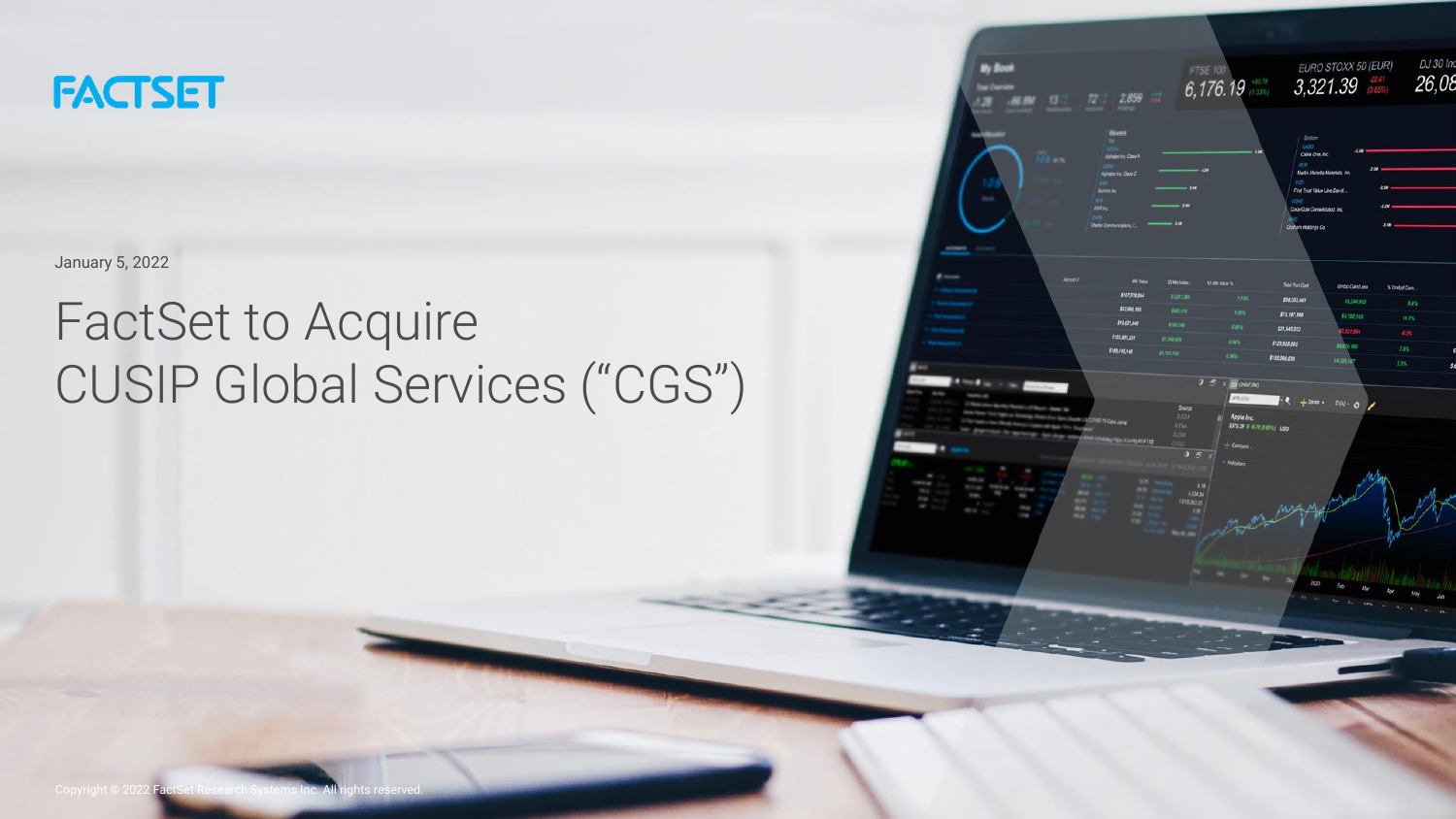### Forward-Looking Statements and Non-GAAP Measures

This presentation contains forward-looking statements based on management's current expectations, assumptions, estimates, forecasts and projections, as of the date such statements are made, about future events or circumstances. All statements that address expectations, guidance, outlook or projections about the future, including statements about FactSet's strategy, future financial results, anticipated growth, expected expenditure and trends, are forward-looking statements. Forward-looking statements may be identified by words like "expects," "believes," "anticipates," "plans," "intends," "estimates," "projects," "should," "indicates," "continues," "may" and similar expressions. These statements are not guarantees of future performance and involve numerous risks, uncertainties and assumptions. These statements include, but may not be limited to, statements about the CUSIP Global Services acquisition and the funding of such acquisition, including the expected timing for the consummation of such transactions. Various risks and uncertainties may cause actual results to differ materially from those stated, projected or implied by any forward-looking statements, including the failure of the S&P Global and IHS Markit merger to be consummated.

Factors that will influence the impact on our business and operations include, without limitation, risks and uncertainties described in our most recent Form 10-K filed with the SEC available on our website at http://investor.factset.com and on the SEC's website at http://www.sec.gov. FactSet believes its expectations and assumptions are reasonable, but there can be no assurance that the expectations reflected herein will be achieved. Unless legally required, we undertake no obligation to update any forward-looking statements made in this presentation whether because of new information, future events or otherwise.

This presentation and oral statements made in connection with this presentation may reference non-GAAP financial measures as defined under SEC rules. Forward-looking non-GAAP financial measures reflect management's current expectations and beliefs, and we are not able to reconcile such non-GAAP measures to reported measures without unreasonable efforts because it is not possible to predict with a reasonable degree of certainty the actual impact or exact timing of items that may impact comparability. Non-GAAP measures should be considered in addition to, not as a substitute for, or superior to, measures of financial performance prepared in accordance with GAAP, as more fully discussed in FactSet's financial statements and filings with the SEC, as these non-GAAP measures include and/or do not include certain items not included and/or included in the most directly comparable GAAP measure. As used herein, "GAAP" refers to accounting principles generally accepted in the United States of America.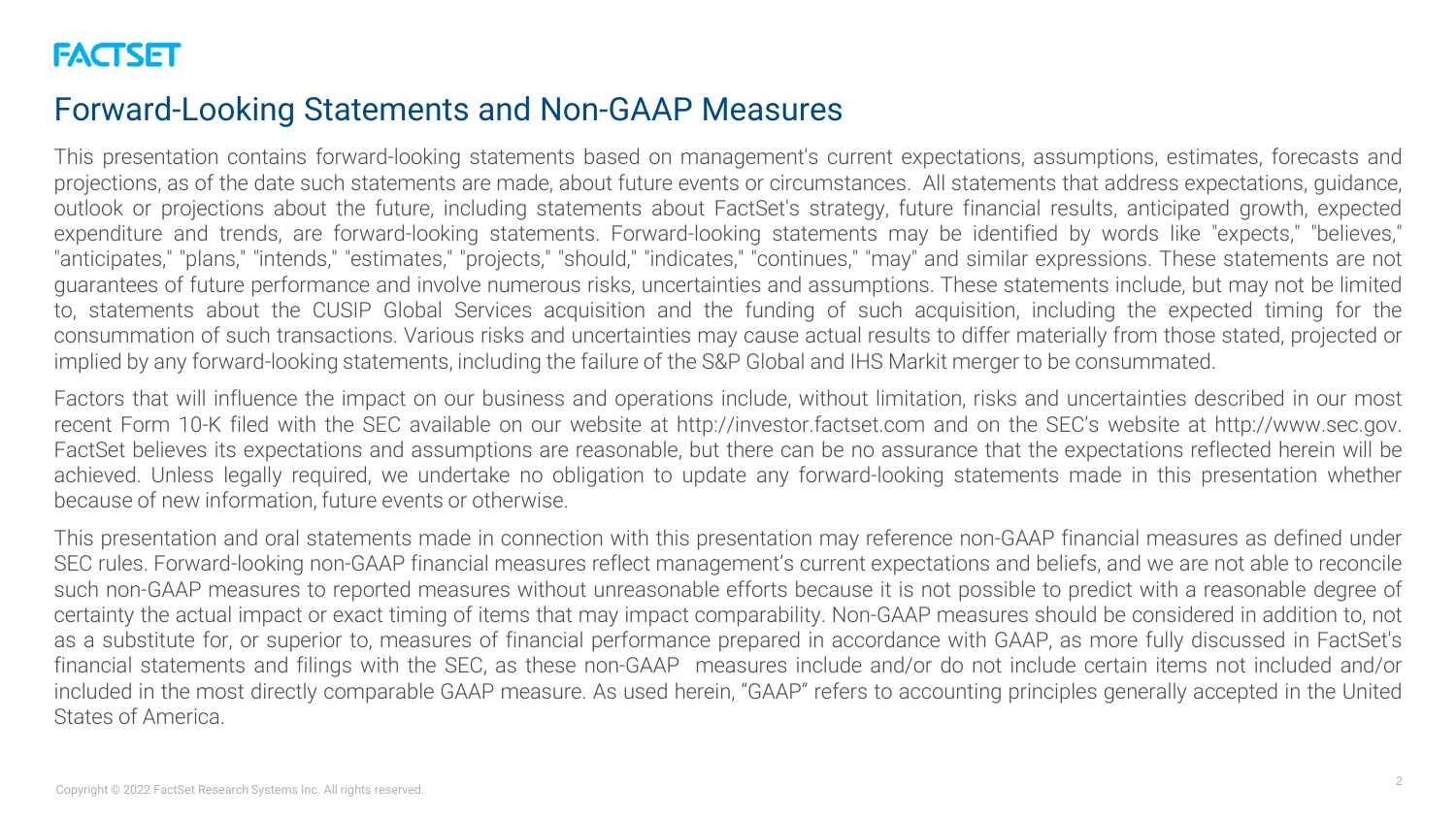

### Today's Speakers



### **Philip Snow** Chief Executive Officer



**Linda S. Huber** EVP, Chief Financial Officer



**Jonathan Reeve** EVP, Head of Content & Technology Solutions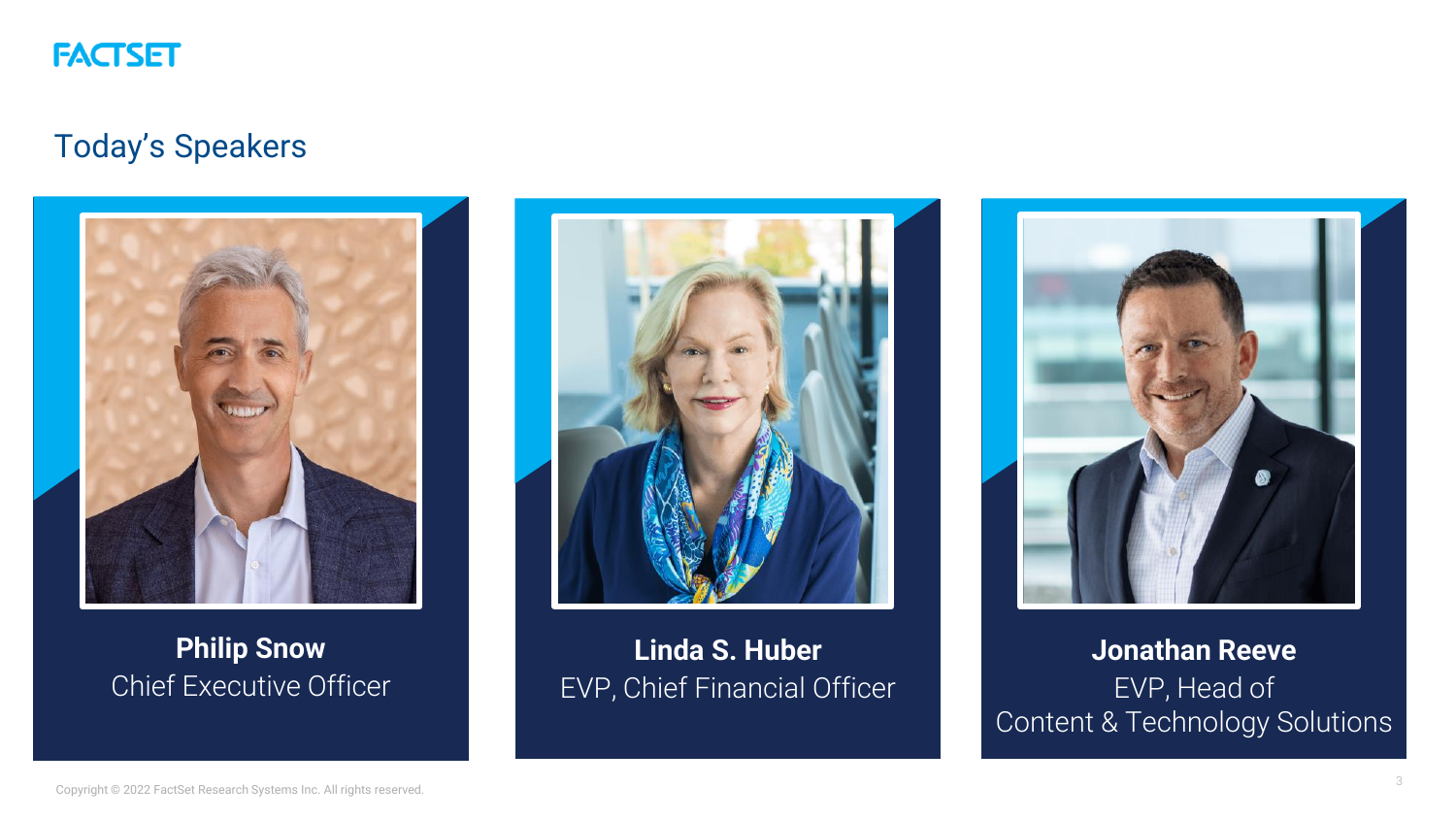# Acquisition to significantly expand FactSet's critical role in the global capital markets

| Transaction<br>Summary                 | • FactSet to acquire CUSIP Global Services ("CGS") from S&P Global<br>• CGS manages a database of 60 different data elements uniquely identifying more than 50 million<br>global financial instruments<br>• Continue to steward CUSIP in close partnership with the American Bankers Association (ABA)       |
|----------------------------------------|--------------------------------------------------------------------------------------------------------------------------------------------------------------------------------------------------------------------------------------------------------------------------------------------------------------|
| Purchase Price and<br>Sources of Funds | • Purchase price of \$1.925 billion<br>• FactSet expects to receive an estimated tax benefit of approximately \$200 million 1<br>• Transaction to be funded via a combination of cash-on-hand and committed financing                                                                                        |
| <b>Financial Detail</b>                | • CGS generates approximately \$175 million of annual revenue<br>• CGS revenue growth in the mid-to-high single digit range<br>• Expected to be immediately accretive to FactSet's adjusted operating margins<br>• Expected to be accretive to FactSet's adjusted diluted EPS in the first year of ownership |
| Timing / Closing<br>Conditions         | • Transaction expected to close during the first calendar quarter of 2022<br>• Subject to customary closing conditions and consummation of S&P Global and IHS Markit merger                                                                                                                                  |

1. FactSet expects to receive a step up in tax basis resulting in an annual deduction over the next 15 years with an estimated tax benefit of approximately \$200 million on a present value basis.

Copyright © 2022 FactSet Research Systems Inc. All rights reserved.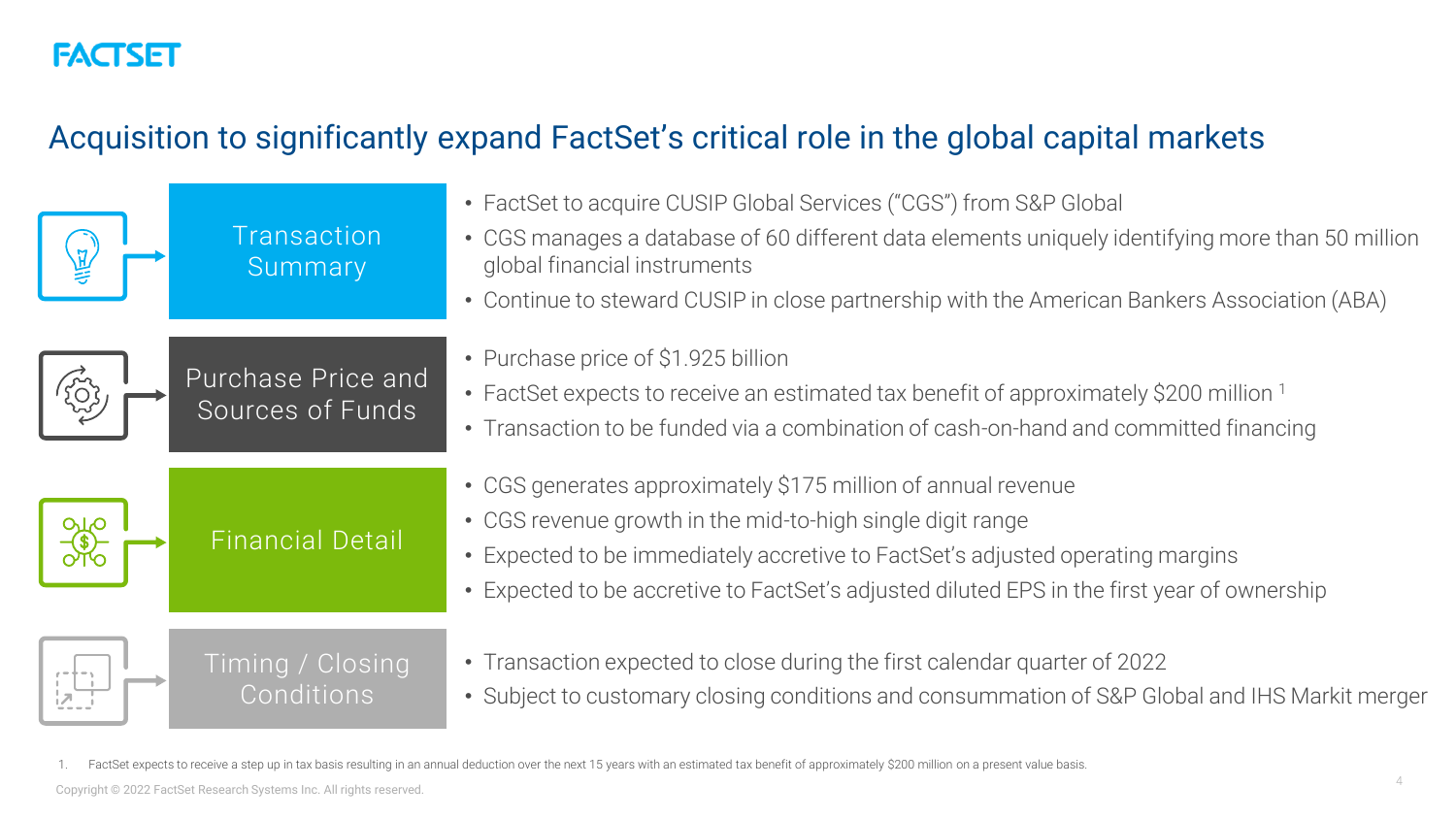

### CGS is the operator of market standard security identifies for more than 50 years

| <b>CGS Overview</b>                                                                                                                                                                                                                                              |                                                                                                                                                                                            | CGS Has Deep Industry Alliances                                                                                                                                       |                                                                                                                                                                                                                                                       |
|------------------------------------------------------------------------------------------------------------------------------------------------------------------------------------------------------------------------------------------------------------------|--------------------------------------------------------------------------------------------------------------------------------------------------------------------------------------------|-----------------------------------------------------------------------------------------------------------------------------------------------------------------------|-------------------------------------------------------------------------------------------------------------------------------------------------------------------------------------------------------------------------------------------------------|
| • Relied upon worldwide as the industry standard provider of<br>reliable reference data for 50+ years<br>• Serves as the backbone for security master files among both<br>vendor and user firms<br>• Managed on behalf of the American Bankers Association (ABA) |                                                                                                                                                                                            | <b>American Bankers</b><br><b>Association (ABA)</b><br>The ABA launched the CUSIP system<br>and CGS was formed shortly afterwards<br>in 1968 to administer the system | <b>Association of National</b><br><b>Numbering Agencies (ANNA)</b><br>CGS is co-operator of the ANNA Service<br>Bureau (ASB), a database containing identifier<br>data for over 34M instruments, providing ISIN<br>coverage across 200+ jurisdictions |
|                                                                                                                                                                                                                                                                  | CGS Offers Three Core Types of Identifiers                                                                                                                                                 | <b>Municipal Securities</b>                                                                                                                                           | • Saudi Credit Bureau (SIMAH)                                                                                                                                                                                                                         |
| <b>CUSIP</b>                                                                                                                                                                                                                                                     | Committee on Uniform Security Identification Procedures (CUSIP)<br>is a 9-character identifier assigned for issuers and their financial<br>instruments in the U.S. and Canada              | <b>Rulemaking Board (MSRB)</b><br>• National Association of<br><b>Insurance Commissioners</b><br>(NAIC)                                                               | • Depository Trust & Clearing<br><b>Corporation (DTCC)</b><br>• Loan Syndications and<br><b>Trading Association (LSTA)</b>                                                                                                                            |
| <b>CINS</b>                                                                                                                                                                                                                                                      | CUSIP International Number System (CINS) is a 9-character<br>identifier that uses the same format as CUSIP and is the local<br>identifier of more than 30 markets outside of North America | <b>Canadian Depository for</b><br><b>Securities (CDS)</b><br><b>Bermuda Stock Exchange</b><br>(BSX)                                                                   | • Euromoney TRADEDATA<br>• Securities Industry and<br><b>Financial Markets Association</b><br>(SIFMA)<br>• SIX Financial<br>• Templum Markets                                                                                                         |
| <b>ISIN</b>                                                                                                                                                                                                                                                      | International Securities Identification Number (ISIN) is a<br>12-character global identifier assigned by CGS in its role as<br>National Numbering Agency for the US <sup>1</sup>           | <b>Cayman Islands Stock</b><br>Exchange (CSX)<br><b>Derivatives Service Bureau (DSB)</b>                                                                              |                                                                                                                                                                                                                                                       |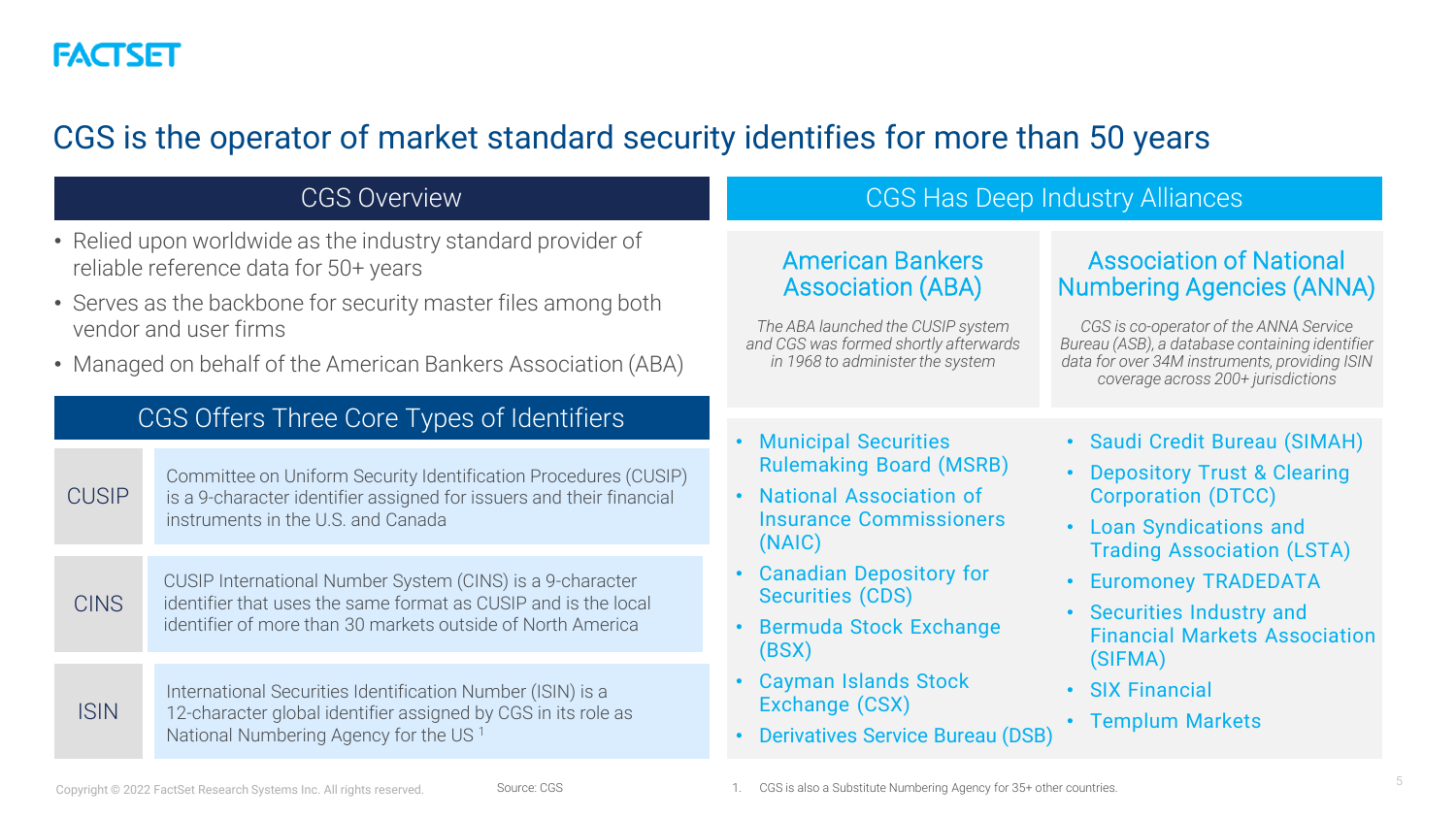

### Expanding breadth and depth of coverage as new financial instruments are added over time

| <b>Equity</b>                | <b>Debt</b>                  | Other                                        |
|------------------------------|------------------------------|----------------------------------------------|
| • Common / Ordinary Shares   | • Corporate Bonds            | • Credit Derivatives                         |
| • Preferred Shares           | • Municipal Bonds            | • Market Agreed Coupon (MAC) Swaps           |
| • ADRs and GDRs              | • US Treasury and Agencies   | • Hedge Funds                                |
| • Exchange Traded Funds      | • Sovereign Debt             | • Physical Precious Metals                   |
| • Indices                    | • Supranational Agencies     | • Restricted 144A and Reg S Securities       |
| • Limited Partnerships       | • Bankers Acceptances        | <b>Other Private Securities</b><br>$\bullet$ |
| • Listed Options - US/Canada | • Commercial Paper           | (including digital/tokenized)                |
| • Mutual Funds               | • Medium-Term Notes          | • Structured and Hybrid Products             |
| $\cdot$ REITs                | • Certificates of Deposit    | • Variable Annuities                         |
| • Rights                     | • Mortgage-Backed Securities | • Other Insurance-Related Products           |
| • Warrants                   | • Asset-Backed Securities    |                                              |
| • Unit Investment Trusts     | • CLOs / CDOs                |                                              |
|                              | • Syndicated Bank Loans      |                                              |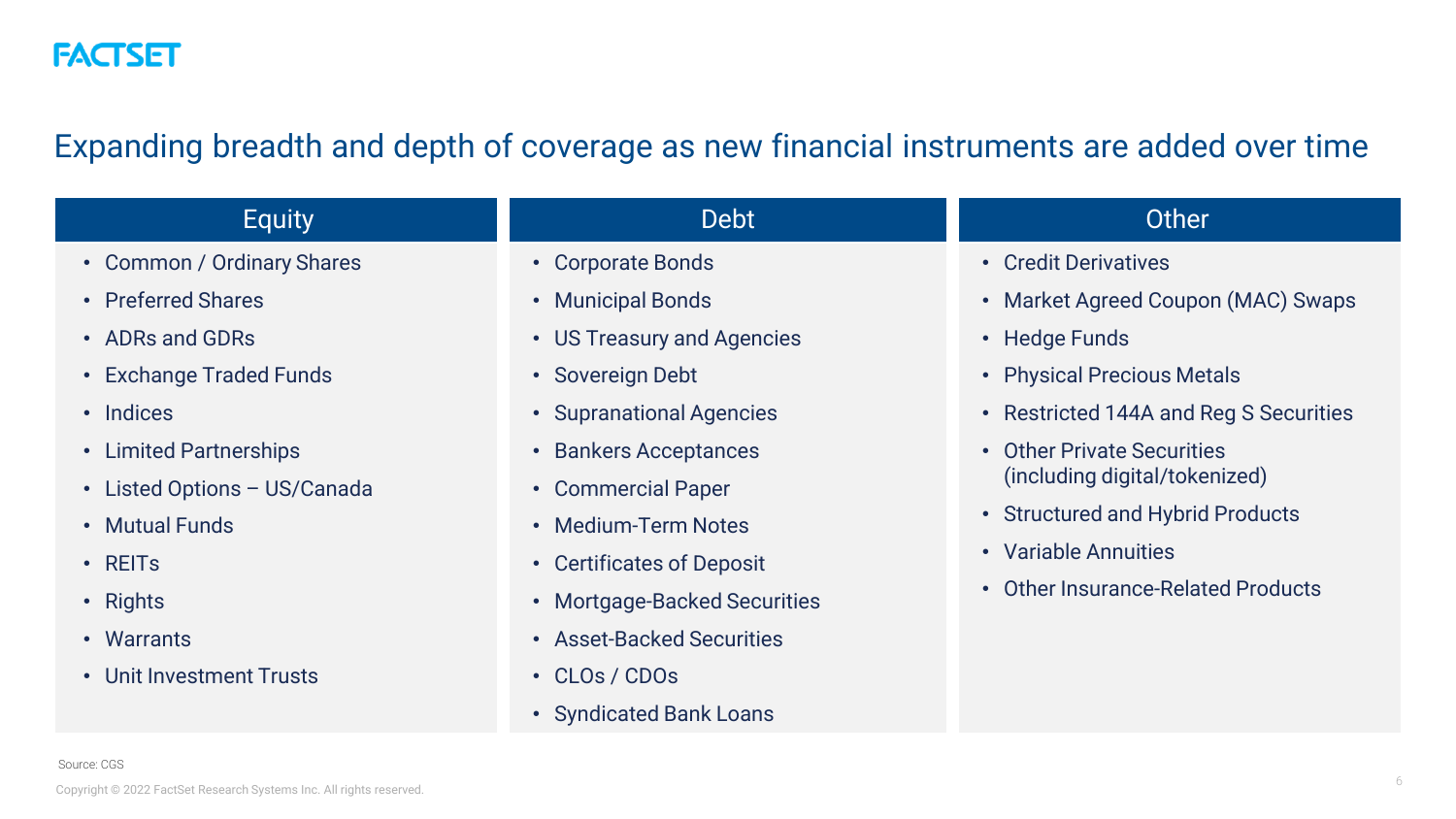### CGS's financial profile features robust margins and consistent revenue growth rates



Annual Subscription Value ("ASV").

Copyright © 2022 FactSet Research Systems Inc. All rights reserved.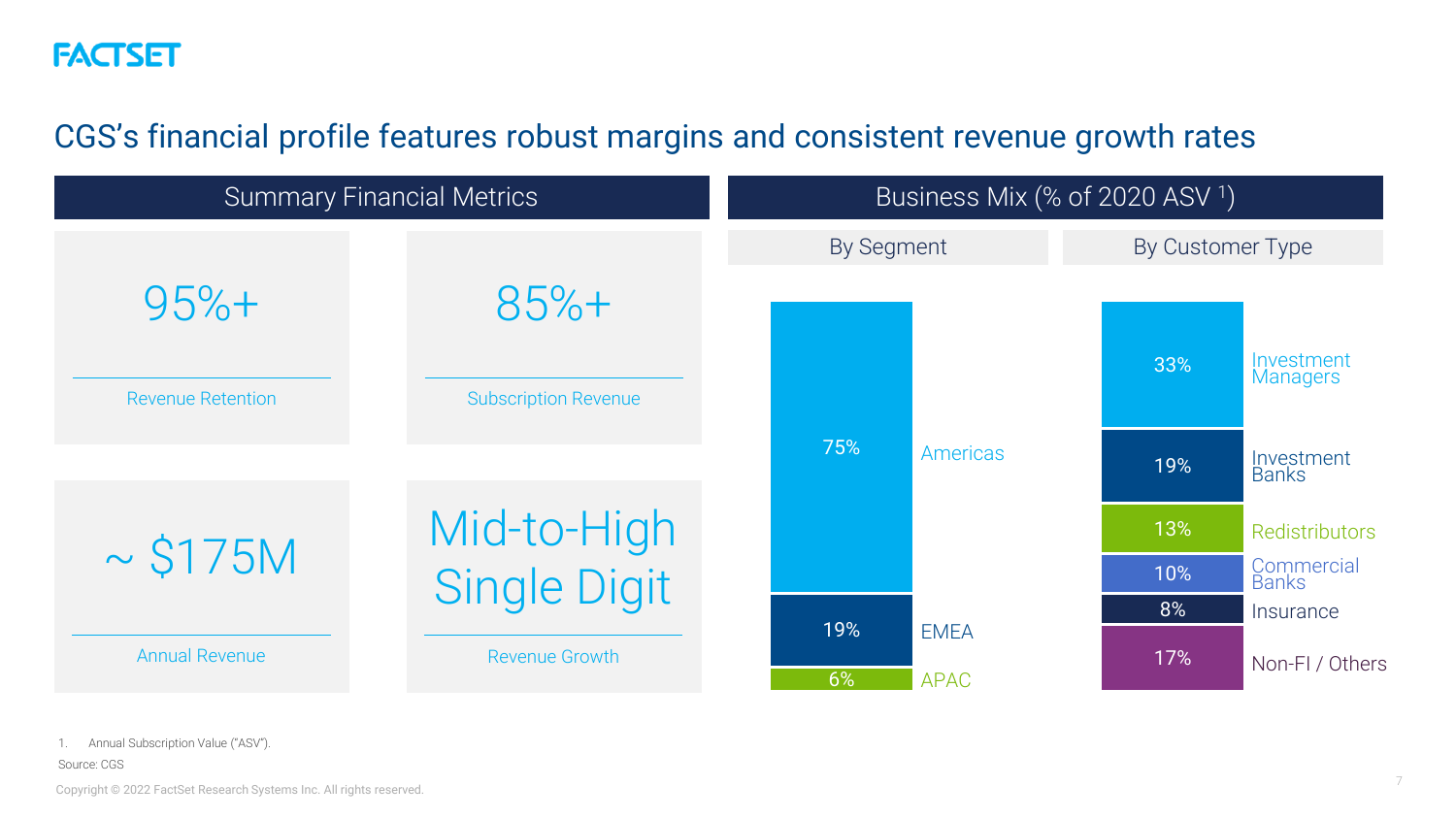### Purpose: Drive the investment community to see more, think bigger, and do its best work

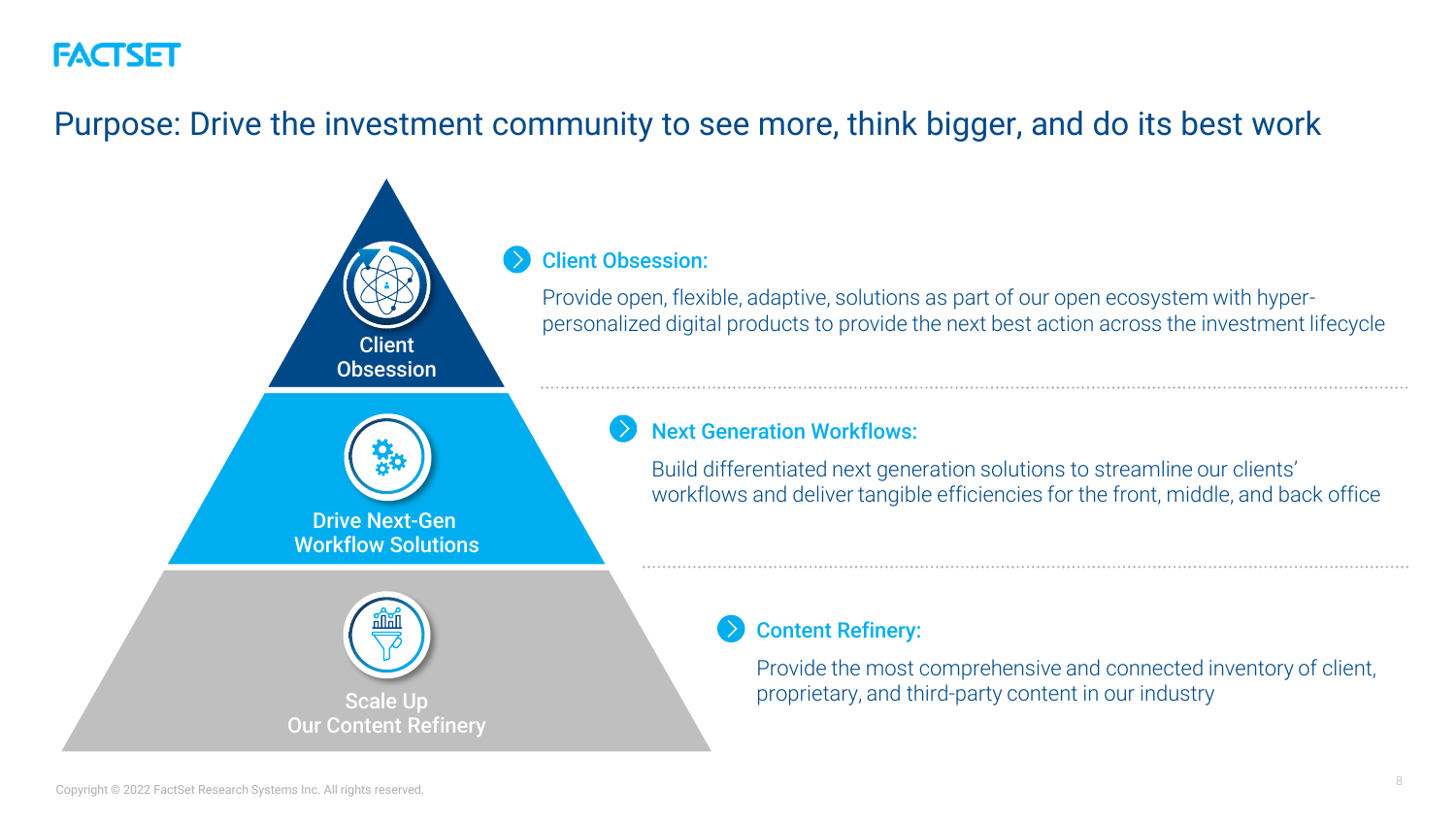### FactSet's content refinery expands the universe of knowledge that our clients trust

Comprehensive and connected inventory of client, proprietary and third-party content will be enriched by the addition of the CGS business

| ノり                                                                                                                                    |                                                                                                                                                                                                                           | $4M +$                                                                                                                                                                                                                                                                                                                                        | <b>DIVERSE DATA</b>                                                                                                            |
|---------------------------------------------------------------------------------------------------------------------------------------|---------------------------------------------------------------------------------------------------------------------------------------------------------------------------------------------------------------------------|-----------------------------------------------------------------------------------------------------------------------------------------------------------------------------------------------------------------------------------------------------------------------------------------------------------------------------------------------|--------------------------------------------------------------------------------------------------------------------------------|
| Core Proprietary Content Sets                                                                                                         | Third Party Data Vendors                                                                                                                                                                                                  | Client Portfolios                                                                                                                                                                                                                                                                                                                             |                                                                                                                                |
| <b>FactSet Proprietary Content</b>                                                                                                    | Open Content Platform                                                                                                                                                                                                     | <b>Client Centric Access</b>                                                                                                                                                                                                                                                                                                                  | <b>SCREENED &amp;</b>                                                                                                          |
| • Listings<br>• Securities<br>• Entities<br>• People<br>• Transactions<br>• Relationships<br>$\cdot$ ESG<br>• Prices<br>• Performance | Concordance to FactSet<br>permanent entity<br><i>identifiers</i><br>Consolidated contractual<br>process<br>Sandbox for testing<br>Global coverage<br>$\bullet$<br>Core Content: Speed<br>Core Content: Depth<br>$\bullet$ | Award winning Research<br>Solutions<br>Best-in-class portfolio<br>analytics software for<br>performance, attribution,<br>and risk across asset<br>classes, including equity<br>and fixed income.<br>The destination for more<br>than 200 best-in-class<br>data feeds, APIs, and<br>products that give<br>investment professionals<br>an edge. | CONNECTED BY<br><b>FACTSET</b><br><b>MARKET LEADING</b><br><b>SYMBOLOGY</b><br><b>INSIGHTS &amp; IDEA</b><br><b>GENERATION</b> |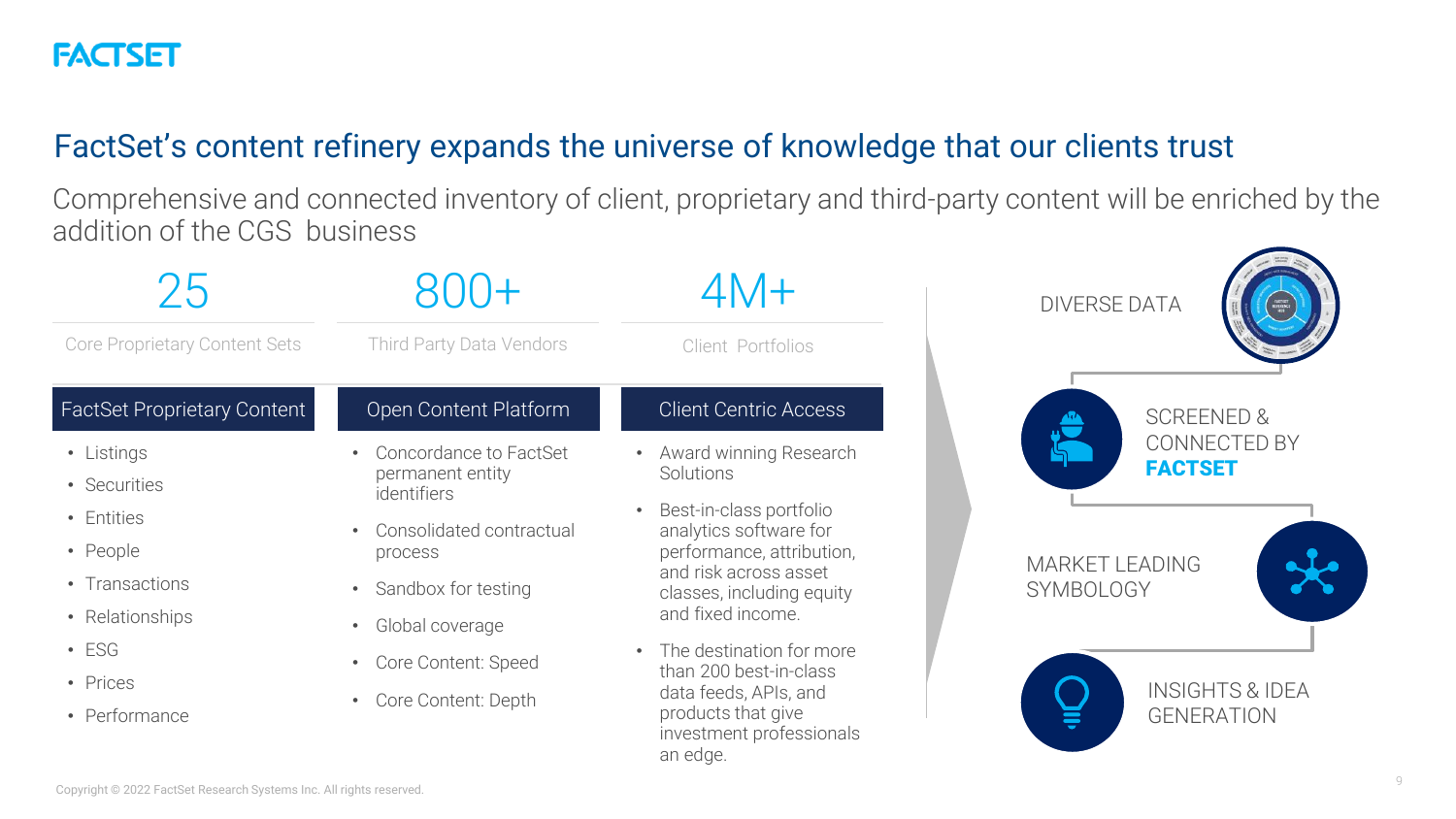## CGS is a natural extension of FactSet's content refinery

CGS further enhances symbology, concordance, and reference data management, delivered through FactSet's Content & Technology Solutions (CTS)



#### FactSet's Data Management Solutions (Today)

- Security- and entity-level symbology
- Comprehensive entity reference data
- Unify disparate sources of information
- Expose direct / indirect relationships and hierarchies
- Concordance service via API, feed or web app

#### Current FactSet Data Feed Coverage

| Group                    | Count | <b>Type</b> |
|--------------------------|-------|-------------|
| Equity                   | 14.5M | Securities  |
| Fixed Income             | 9 1 M | Securities  |
| Entities                 | 6.4M  | Entities    |
| <b>Parent Entities</b>   | 0.6M  | Entities    |
| Ultimate Parent Entities | 4 2 M | Entities    |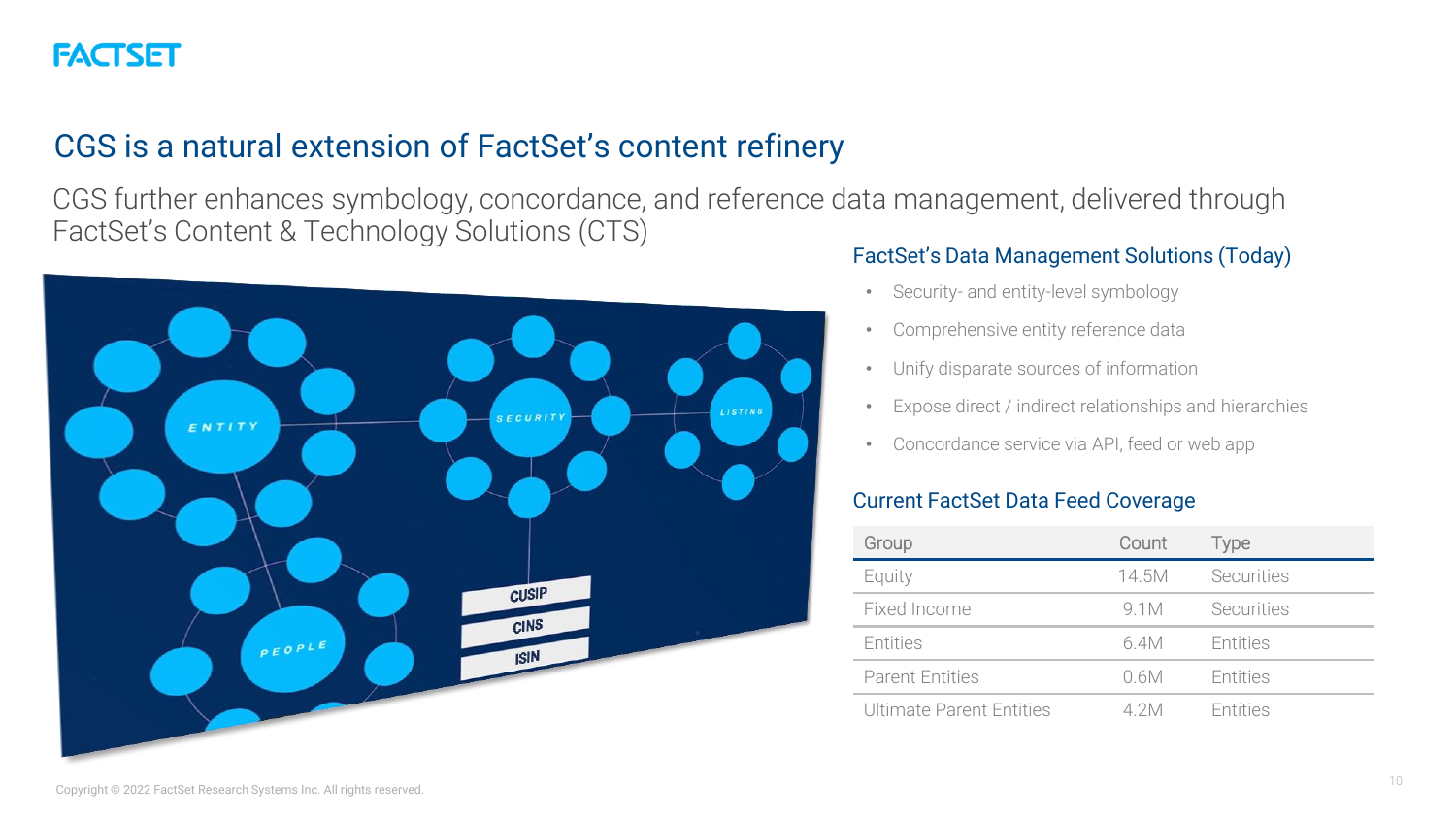# CGS scales FactSet CTS to more than \$425M ASV <sup>1</sup>

Strategic vision to further CGS's unique market position and accelerate CTS growth



#### *Data Management Solutions (DMS) Revere Business Industry Classifications (RBICs)*

- Enhance CTS value proposition across multiple buy-side and sell-side end markets
- Highly complementary to DMS and RBICs solutions, furthering impact across industry
- CGS has meaningful presence across middle and back-office workflows and is well positioned to drive penetration in broad addressable market
- Combination will result in opportunity to accelerate sales driving greater ASV and related revenue growth

#### *Additional Opportunities for Growth*

- Explore opportunities to expand beyond traditional security identifiers
- Actively drive innovation to accelerate initiatives in emerging growth areas
- Reinvestment mindset focused on growing CGS's influence and reach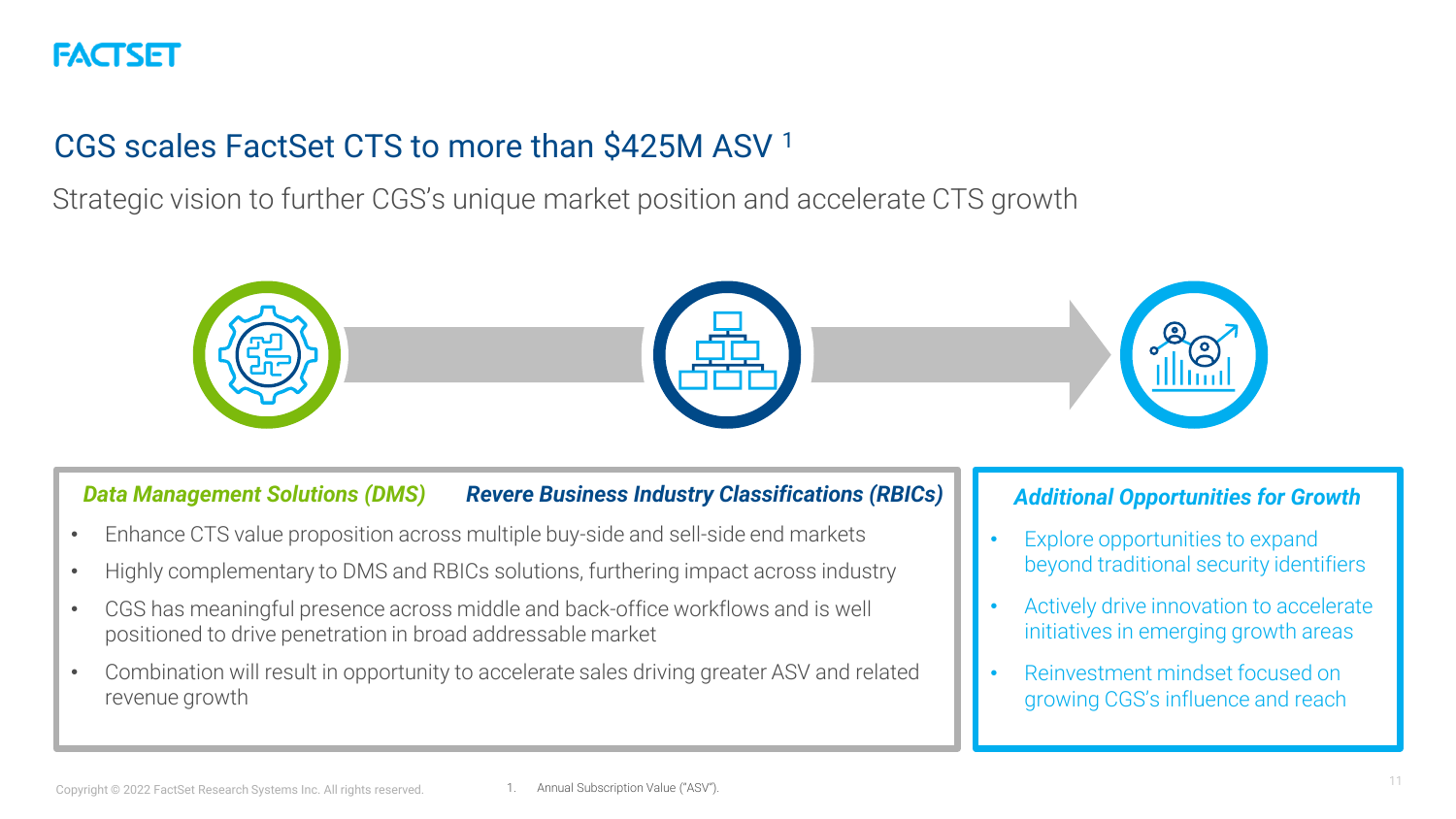### CGS acquisition is aligned with FactSet's longer-term capital structure optimization

Initial transaction financing and longer-term capital allocation

- FactSet is committed to optimizing its longer-term capital structure
- Opportunity to accelerate optimization plan by funding the "right" deal
	- CGS's strategic fit, accretive margin and strong cash flow serves as catalyst
- Well-prepared to execute with strong backing of key relationship banks (PNC Bank and Bank of America)

#### *2 Steps:*



Initial: \$2 billion committed financing to fund the acquisition at closing



Potential bond issuance: contemplating approximately \$1 billion inaugural bond issuance to partially replace initial bank financing

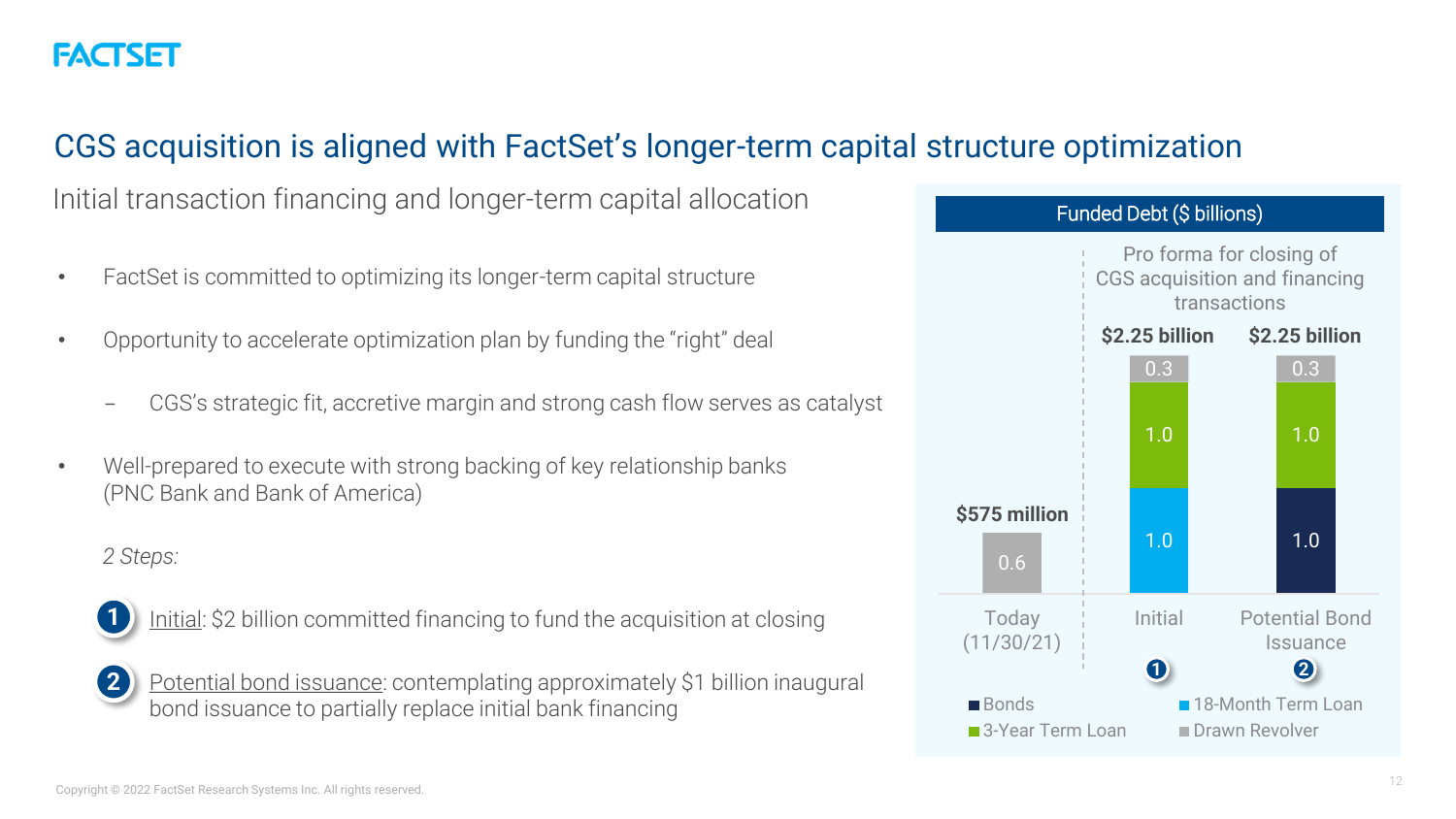# FACTSFI

**1**

# FactSet has secured \$2 billion in committed financing to fund the CGS acquisition at closing

Initial transaction financing

| <b>Sources</b>           | \$ million    |
|--------------------------|---------------|
| New 3-Year Term Loan A   | \$1,000       |
| New 18-Month Term Loan A | \$1,000       |
| New Revolver Drawn       | \$250         |
| Cash on Hand             | \$250         |
| <b>Total Sources</b>     | <b>S2,500</b> |

| Uses                                     | \$ millions   |
|------------------------------------------|---------------|
| Purchase Price                           | <b>S1.925</b> |
| Refinance Existing Revolver <sup>1</sup> | <b>S575</b>   |
| <b>Total Uses</b>                        | \$2,500       |

- Purchase price funded through combination of new debt and cash on hand
- Commitment in place for \$2 billion loan facility from PNC Bank and Bank of America
	- \$1 billion 3-Year Term Loan A (SOFR + 137.5 bps <sup>2</sup>)
	- \$1 billion 18-Month Term Loan A (SOFR + 125 bps <sup>2</sup>)
- Replacing and resizing existing revolving credit facility in conjunction with financing
	- Resized \$500 million 5-Year revolving credit facility; new \$750 million accordion feature
- Following closing of CGS acquisition, we intend to suspend share repurchases for the remainder of fiscal 2022 <sup>3</sup>

- Currently \$575 million of \$750 million existing revolver is drawn
- 2. Based on loan facility pricing grid with estimated net leverage ratio at acquisition closing
- 3. Excluding minor share repurchases to offset dilution impact from stock option grants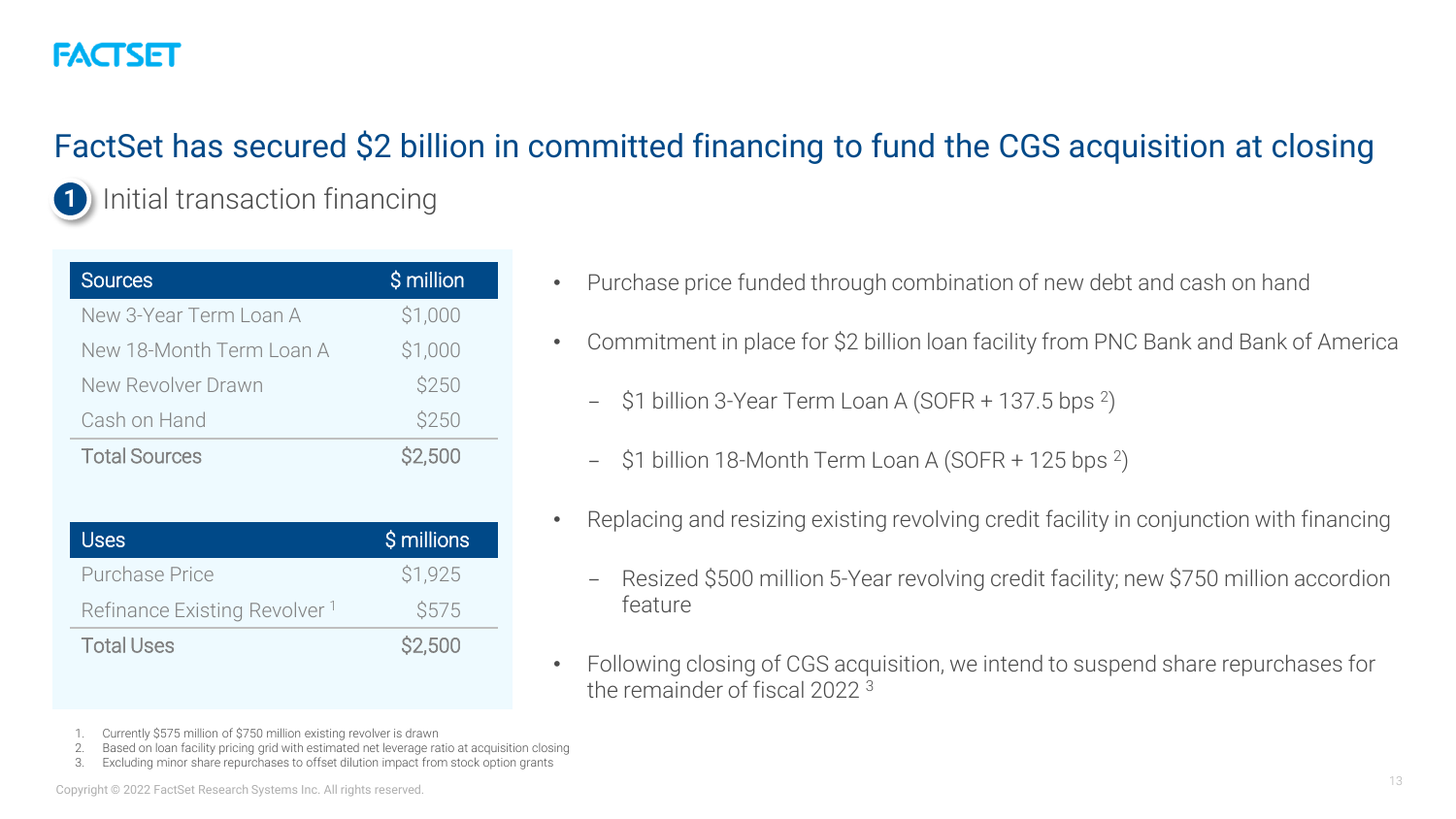### FactSet contemplating inaugural bond issuance

Longer-term capital structure

- FactSet to pursue credit ratings in conjunction with potential bond issuance
	- Shelf-registration statement (Form S-3) filed on Tuesday, January 4
	- Rating agency meetings to be scheduled during January
	- Considering bond issuance of approximately \$1 billion
	- Bank of America and PNC Bank would lead any anticipated bond issuance
- Anticipated Bond issuance proceeds used to replace initially committed bank financing (namely, the 18-Month Term Loan A) **2**



Following closing of CGS acquisition and financing transactions:

- Prioritize excess cash flow to repay debt
- Will suspend share repurchases for the remainder of fiscal 2022<sup>1</sup>
- No change to dividend policy

Funded Debt (\$ billions)

Pro forma for closing of CGS acquisition and financing transactions



Excluding minor share repurchases to offset dilution impact from stock option grants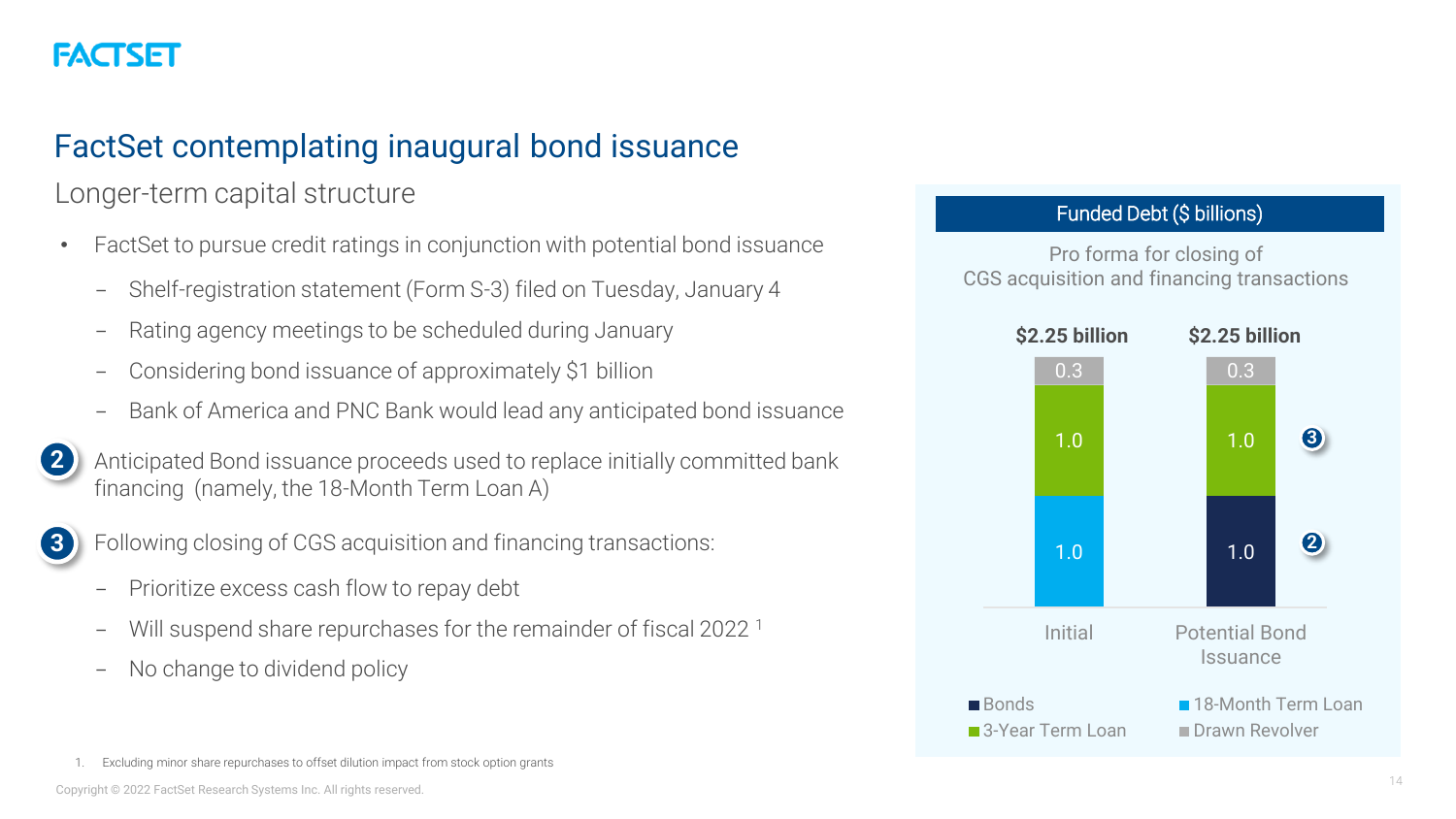

### We maintain a balanced approach to capital allocation

Investment in growth and return of capital

### Capital Allocation Philosophy

- Capital to re-invest in capabilities and product innovation
- Creating long-term value for shareholders
- Ensuring financial flexibility and risk management

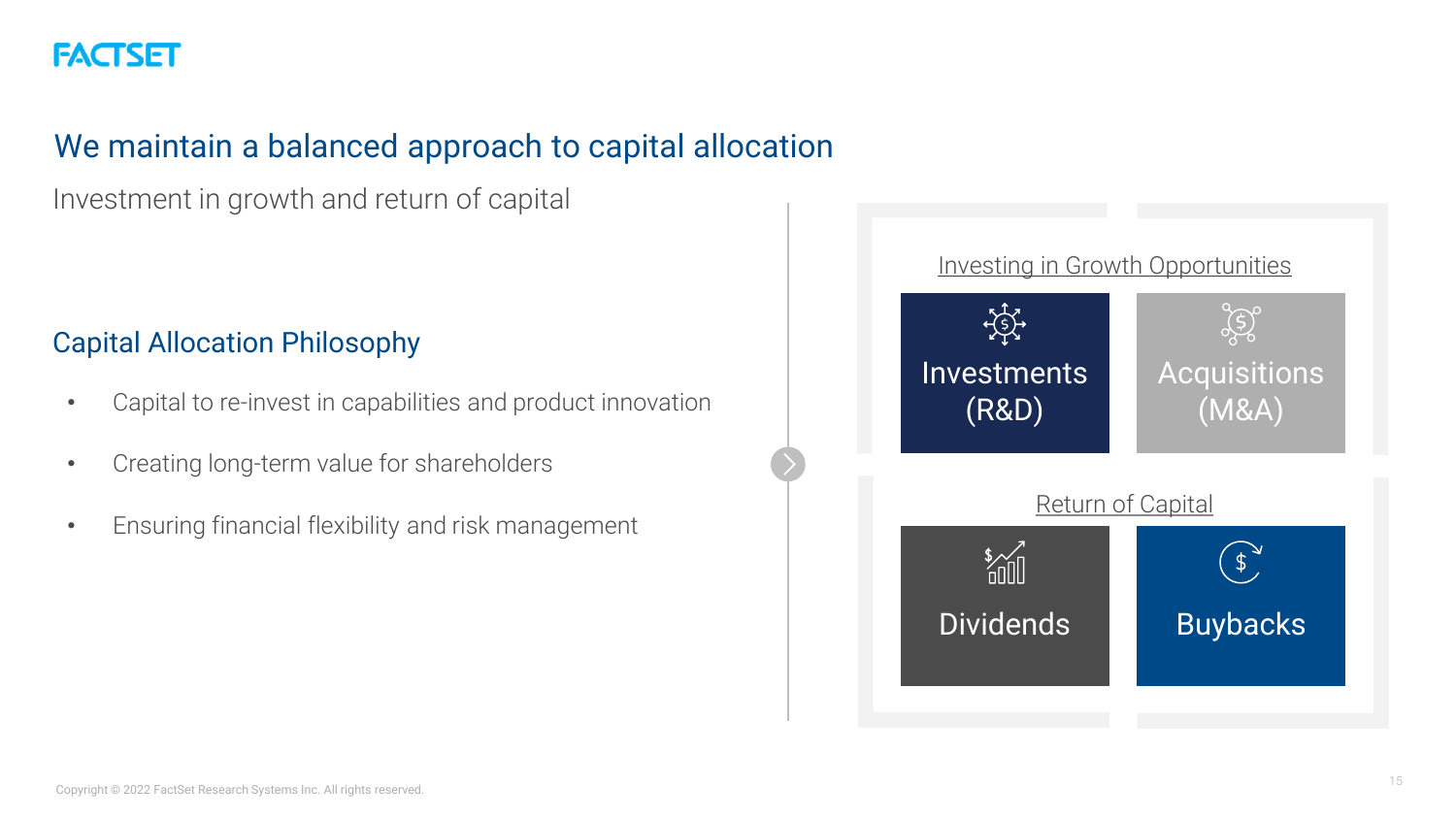

### Key Takeaways

- FactSet's strategy remains unchanged; this acquisition reflects our continued commitment to invest in our clients' content and workflow needs
- Experienced leadership at FactSet and CGS to further CGS's unique market position and drive sustainable, long-term value
- Market standard with a path to future growth via additional asset classes and other expansion opportunities within FactSet
- Natural combination of trusted identifiers with FactSet's neutral ecosystem to accelerate FactSet's open data strategy
- Meaningfully expands FactSet CTS to more than \$425 million of ASV with avenues for additional growth
- Enhances FactSet's financial profile with an underlying growth rate in-line with FactSet's and an accretive margin and adjusted diluted earnings in the first full year of ownership
- CGS acquisition is catalyst for FactSet to consider inaugural bond offering which is aligned with longer-term capital structure optimization